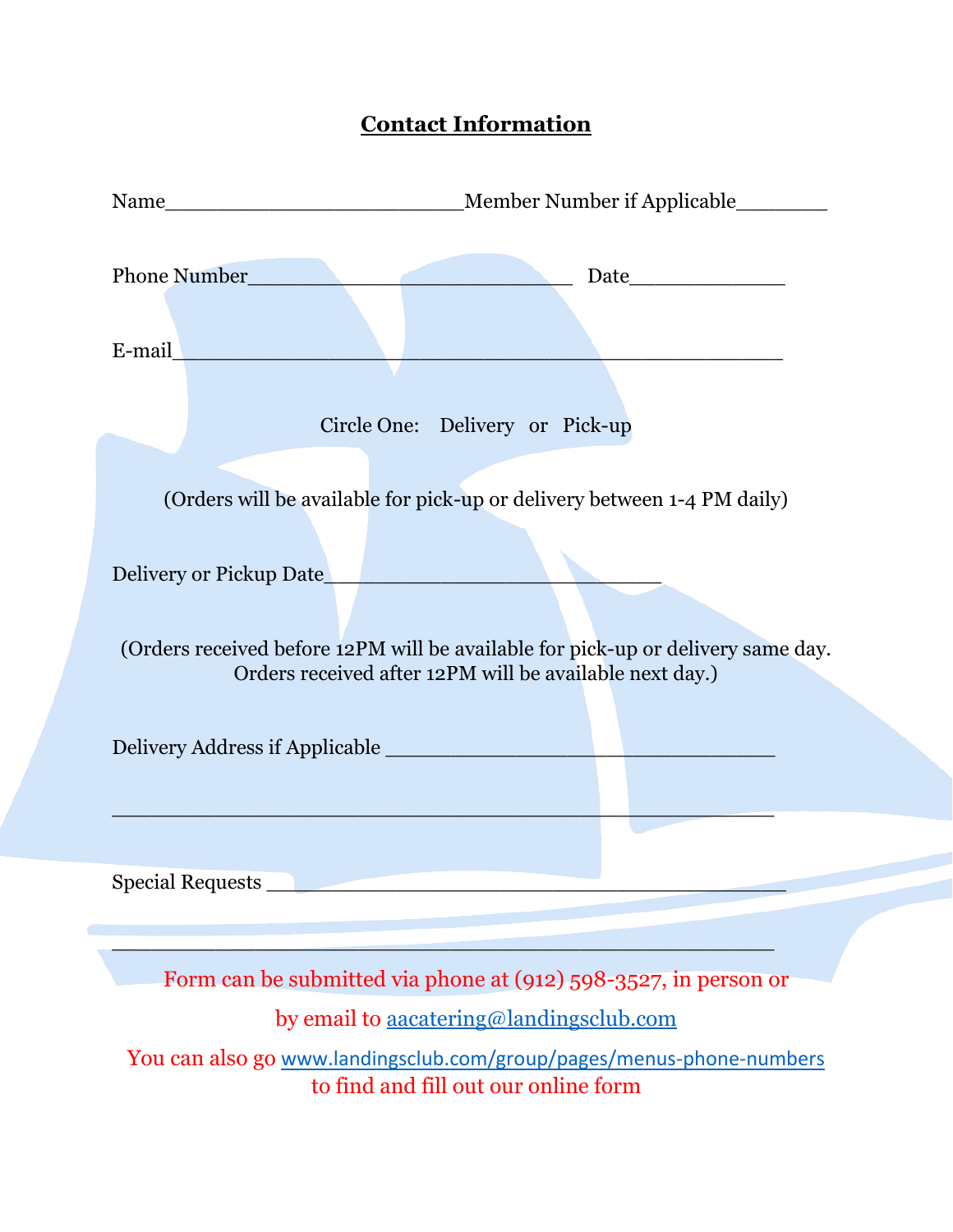# **Grocery**

#### *Dairy:*

\_\_\_\_ Whole Milk (1 gallon) *\$4.00*

\_\_\_\_ 2 % Milk (1 gallon) *\$4.00*

\_\_\_\_ Half & Half (1 quart) *\$2.00*

\_\_\_\_ Unsalted Butter (1 lb blocks) *\$3.25*

\_\_\_\_ Greek Yogurt (1 quart) *\$5.25*

\_\_\_\_ Large Eggs (1 Dozen) *\$3.00*

#### *Produce:*

- \_\_\_\_ Mixed Field Greens (1 lb bag) *\$3.50*
- \_\_\_\_ Baby Spinach (1 lb bag) *\$3.00*
- \_\_\_\_ Romaine Lettuce Hearts (4 heads) *\$3.00*
- \_\_\_\_ Iceberg Lettuce (1 head) *\$2.00*
- \_\_\_\_ Carrots (1 lb bag) *\$1.50*
- \_\_\_\_ Celery (1 head) *\$2.00*
- \_\_\_\_ Spanish Onion (2 lb bag) *\$2.00*
- \_\_\_\_ Lemons (4 count) *\$2.50*
- \_\_\_\_ Limes (4 count) *\$2.50*
- \_\_\_\_ Avocado (4 count) *\$4.00*
- \_\_\_\_ Asparagus (1 lb bunch) *\$2.50*
- \_\_\_\_ Broccoli Florets (2 lb bag) *\$1.75*
- \_\_\_\_ Bell Pepper Mix (1 Red, 1 Green, 1 Yellow) *\$2.25*
- \_\_\_\_ Idaho Potatoes (3 lb bag) *\$3.00*
- \_\_\_\_ Apple Granny Smith (2 lb bag) *\$2.00*

\_\_\_\_ Apples Fuji (2 lb bag) *\$4.00*

- \_\_\_\_ Tomatoes (4x5 size, 4 count) *\$3.75*
- \_\_\_\_ Baby Tomatoes, Baby or Heirloom (1 pint) *\$3.25*
- \_\_\_\_ Field Cucumbers (2 count) *\$1.50*
- \_\_\_\_ Navel Oranges (2 lb bag) *\$3.00*
- \_\_\_\_ Orange Juice (1/2 gallon) *\$5.00*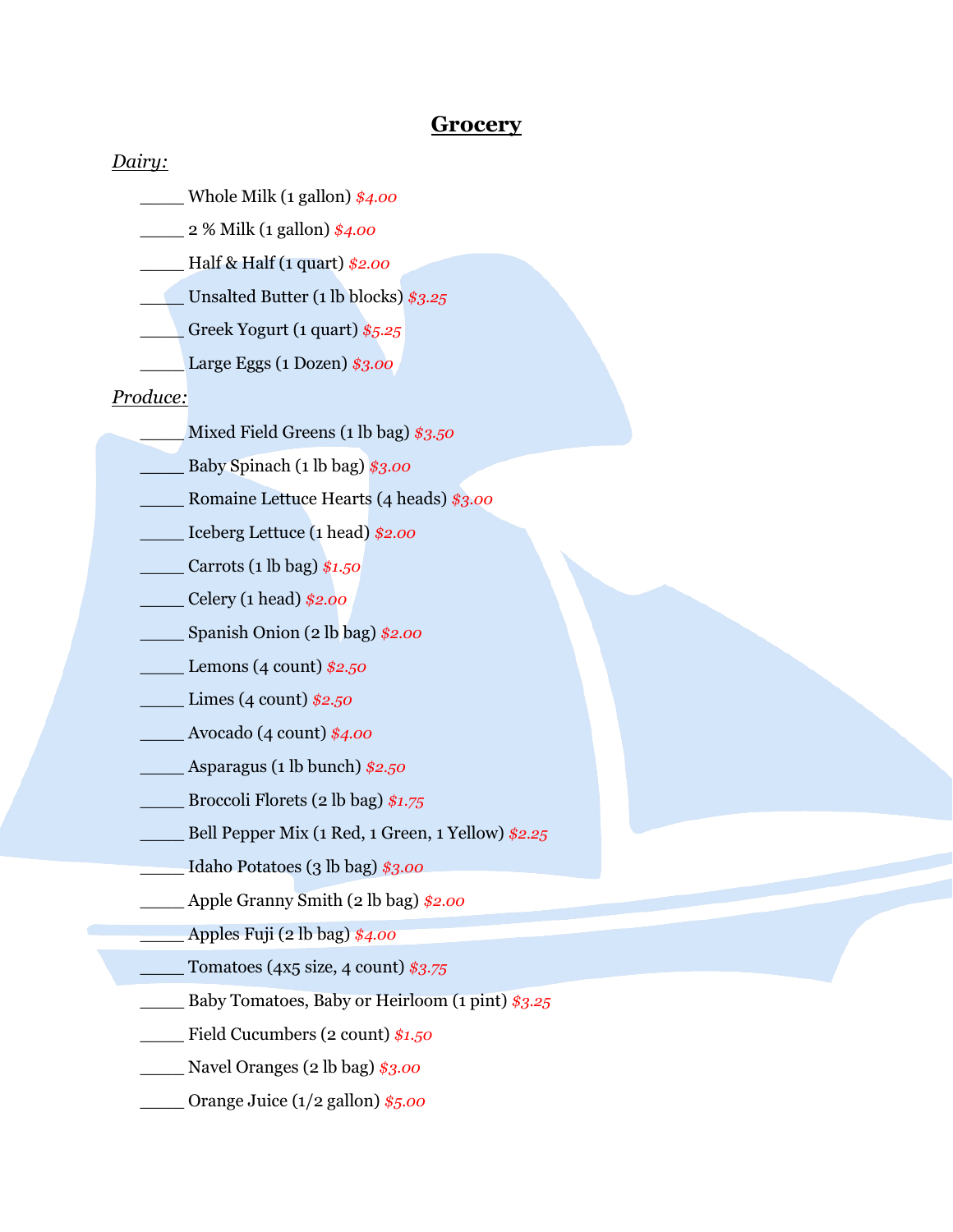### *Meat:*

#### Poultry *-*

\_\_\_\_ Whole Chicken (3.5 lb average) *\$6.00*

\_\_\_\_ Chicken Breast (4 each, 6 oz average) *\$8.50*

\_\_\_\_ Ground Turkey (2 lb) *\$5.00* 

## Beef *-*

\_\_\_\_ Ground Beef 80/20 (2 lb) *\$6.00* 

\_\_\_\_ NY Strip Steak - Certified Angus Beef (12 oz steaks) *\$25.00*

Filet Mignon - Certified Angus Beef (6 oz steak)  $$14.00$ 

#### Pork *-*

\_\_\_\_ Pork Tenderloin - Trimmed (2 pack) *\$9.50*

\_\_\_\_ Bacon - Applewood Smoked (2 lb) *\$7.25*

\_\_\_\_ Sausage Patties (12 pack) *\$3.25*

\_\_\_\_ Nathan Hot Dogs (1 lb, 4 count) *\$4.00*

Seafood *-*

Scottish Salmon ((2) 6 oz portions)  $$14.00$ 

\_\_\_\_ Market Fish ((2) 6 oz portions) *\*Market Price* 

# *Provisions:*

- \_\_\_\_ Turkey Breast Oven Roasted (1 lb) *\$7.00*
- \_\_\_\_ Black Forest Ham (1 lb) *\$6.25*
- \_\_\_\_ Roast Beef Medium Rare (1 lb) *\$7.00*
- \_\_\_\_ American Cheese (1 lb) *\$4.25*
- \_\_\_\_ Swiss Cheese (1 lb) *\$4.50*

\_\_\_\_ Cheddar Cheese (1 lb) *\$4.50* 

\_\_\_\_ Hellman's Mayo Squeeze Bottle (11.5 oz) *\$3.50* 

\_\_\_\_ Heinz Ketchup (14 oz) *\$2.00* 

\_\_\_\_ Heinz Mustard (13 oz) *\$1.75* 

\_\_\_\_ Heinz Relish (12.7 oz) *\$2.25*

\_\_\_\_ Housemade Ranch Dressing (1 quart) *\$5.00* 

\_\_\_\_ Housemade Bleu Cheese Dressing (1 quart) *\$5.00* 

\_\_\_\_ Housemade Balsamic Vinaigrette (1 quart) *\$5.00*